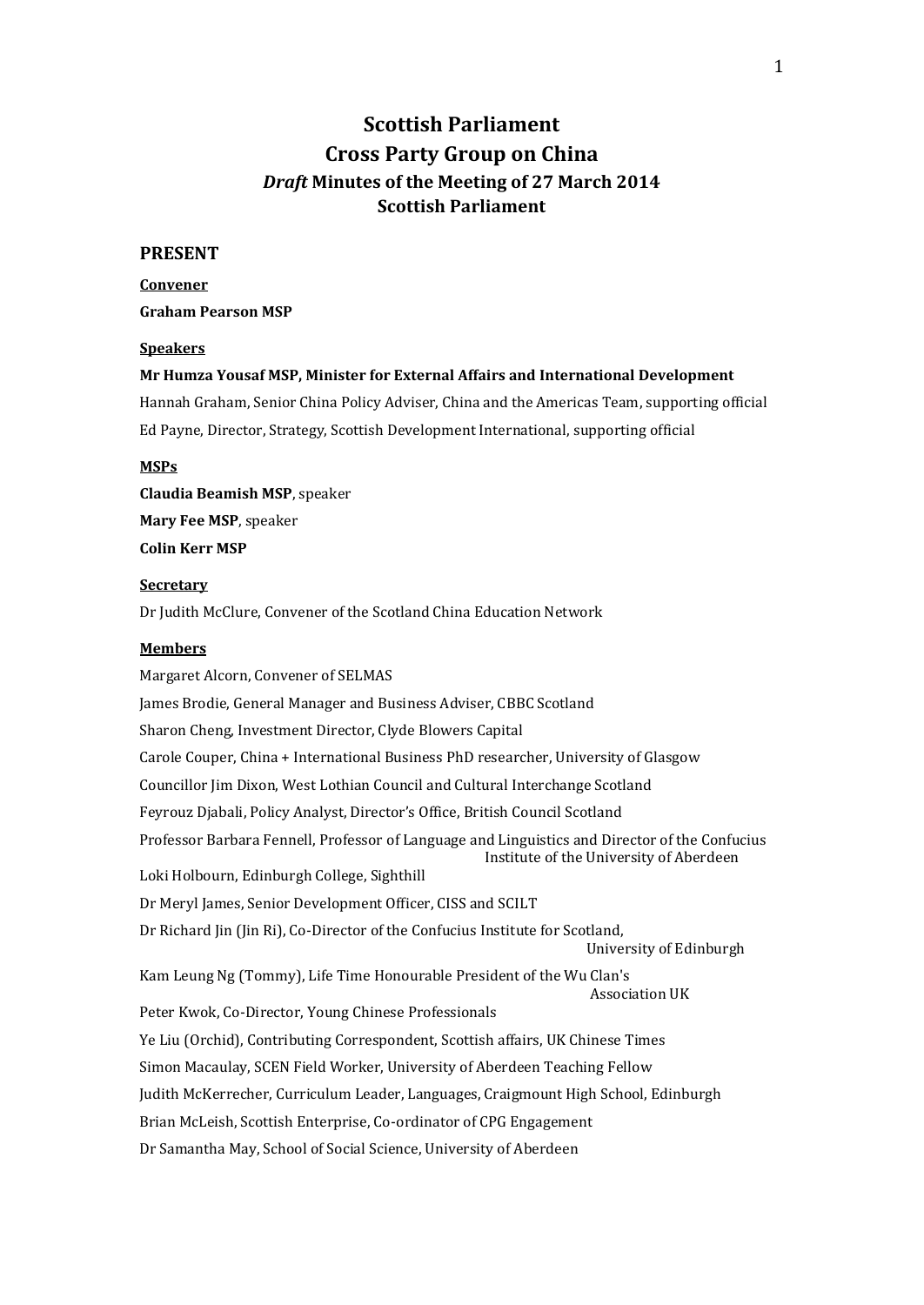Dr. Martin A. Mills, Head of Anthropology, School of Social Science, Director, Scottish Centre for Himalayan Research, University of Aberdeen Wing-Sie Ng, Individual Interpreter Wing-Yan Ng, Member of the Scottish Youth Parliament (Edinburgh Central) Ruairidh Nicolson, East Lothian Council Gordon Ogilvie, Development Officer - Economic Development, Angus Council Fiona Pate HMI, Education Scotland Neil Phillips, Positive Solutions (Glasgow) Professor Bob Rees, Head of SRUC Carbon Management Centre and Professor in Agriculture and Climate Change Ken Robinson, Global Sales Director, Howden Group Jim Scott, SCEN Executive Committee, University of Aberdeen School of Education Lecturer Graham Thompson, Chairman, The Blackford Trust Iain Valentine, Director of Strategic Innovations, Royal Zoological Society of Scotland Jean J. Ye, J.J.Y. International Nancy Zhang, Head of External Affairs, Repsol Nuevas Energias UK Limited

#### **In Attendance**

Lindsay Rinning, China and Americas Team, Scottish Government Susan Waugh, Curriculum Unit (Languages), Learning Directorate, Scottish Government

### **1 Welcome from the Convener, Graeme Pearson MSP**

The Convener welcomed Mr Humza Yousaf MSP, Minister for External Affairs and International Development, Claudia Beamish MSP, Mary Fee MSP, Colin Kerr MSP, all members of the Cross Party Group on China and those in attendance. He said that he would take item 5 on the Agenda, Mr Yousaf's presentation, first.

## **2 Apologies**

The Secretary said that all apologies had been noted:

Jackie Baillie MSP Eric Balish, Convener of China Scotland Business Forum, Barclays Mark Boyce, Head of China and the Americas Team, Scottish Government Helena Brown, Senior Associate, Burness Paul LLP Robert Brennan, Howden Richard Clason, Operations Manager, g7 Consultants Jackie Baillie MSP Eric Balish, Convener of China Scotland Business Forum, Barclays Mark Boyce, Head of China and the Americas Team, Scottish Government Helena Brown, Senior Associate, Burness Paul LLP Robert Brennan, Howden Richard Clason, Operations Manager, g7 Consultants Dr Roger Collins, Honorary Research Fellow, University of Edinburgh Robert Dalziell, North Lanarkshire Council Professor Tariq Durrani OBE FRSE FREng, Vice President (International) Royal Society of Edinburgh, Research Professor Department of Electronic and Electrical Engineering, University of Strathclyde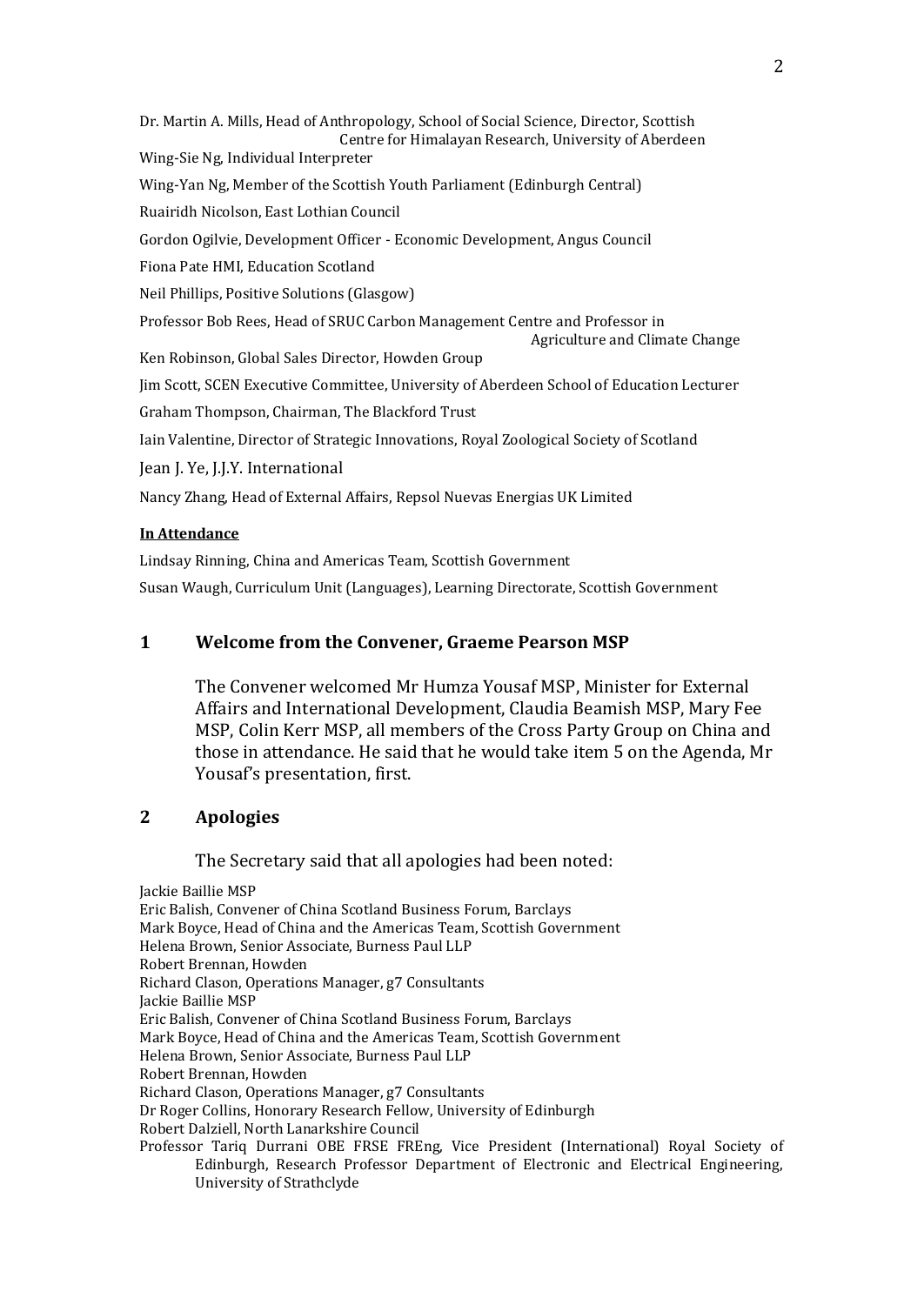Sheila Forbes, SIPRA Co-ordinator, University of Strathclyde Helen Ford, former teacher in China Cathy Gu, EY, Co-Director, Young Chinese Professionals Charly Harbord, Teacher of Chinese, Lathallan School Ewan Hastings, Fundraising Manager, Eric Liddell Centre Owen Kelly, CEO Scottish Financial Enterprise Janette Kelso, Professional Development Officer, SCILT Jamie Kerr, Thorntons Law LLP Alick Kitchin, Joint Head of Edinburgh Business School, Heriot-Watt University Catriona Llanwarne, Senior Solicitor, Burness Paull LLP Xiang Li, Glasgow Caledonian University Councillor Eoghann MacColl, East Ayrshire Council Councillor Maureen McKay, East Ayrshire Council Donna Malone, Global HR Director of Howden Fiona Pate HMI, Education Scotland Julia Preston, Doon Academy Rory Swinson Reid, Transition Unit James Trolland, Ridrum International Kate Walker, Head of Education, British Council Scotland Bella Wang, SCEN Youth Committee, St George's School. Edinburgh Jennifer Young, Principal Teacher Curriculum - Social Studies, Armadale Academy

### **3 Minutes of the Meeting of 29 January 2014**

The Minutes of the Meeting of 29 January 2014 were agreed.

### **4 Matters arising**

There were no matters arising that would not be addressed later in the Agenda.

### **5 Mr Humza Yousaf, Minister for External Affairs and International Development**

### *Note: Mr Yousaf had invited questions in advance from members, to be answered after his presentation***.** *The full questions can be found in the Appendix to these minutes.*

The Convener introduced Mr Yousaf to the meeting. He said that he was most grateful for his willingness to update members and to respond to questions.

### **(a) The Minister's Presentation**

The Minister said that he was very pleased to attend the meeting; he received regular updates on the issues raised at the Cross Party Group on China. He had worked in the Scottish Parliament for seven years, four as a researcher and three as an MSP. He had rarely seen a Cross Party Group as busy as this one.

Mr Yousaf said that there had been two Ministerial visits to China last year, one by the First Minister and the second his own visit as Minister for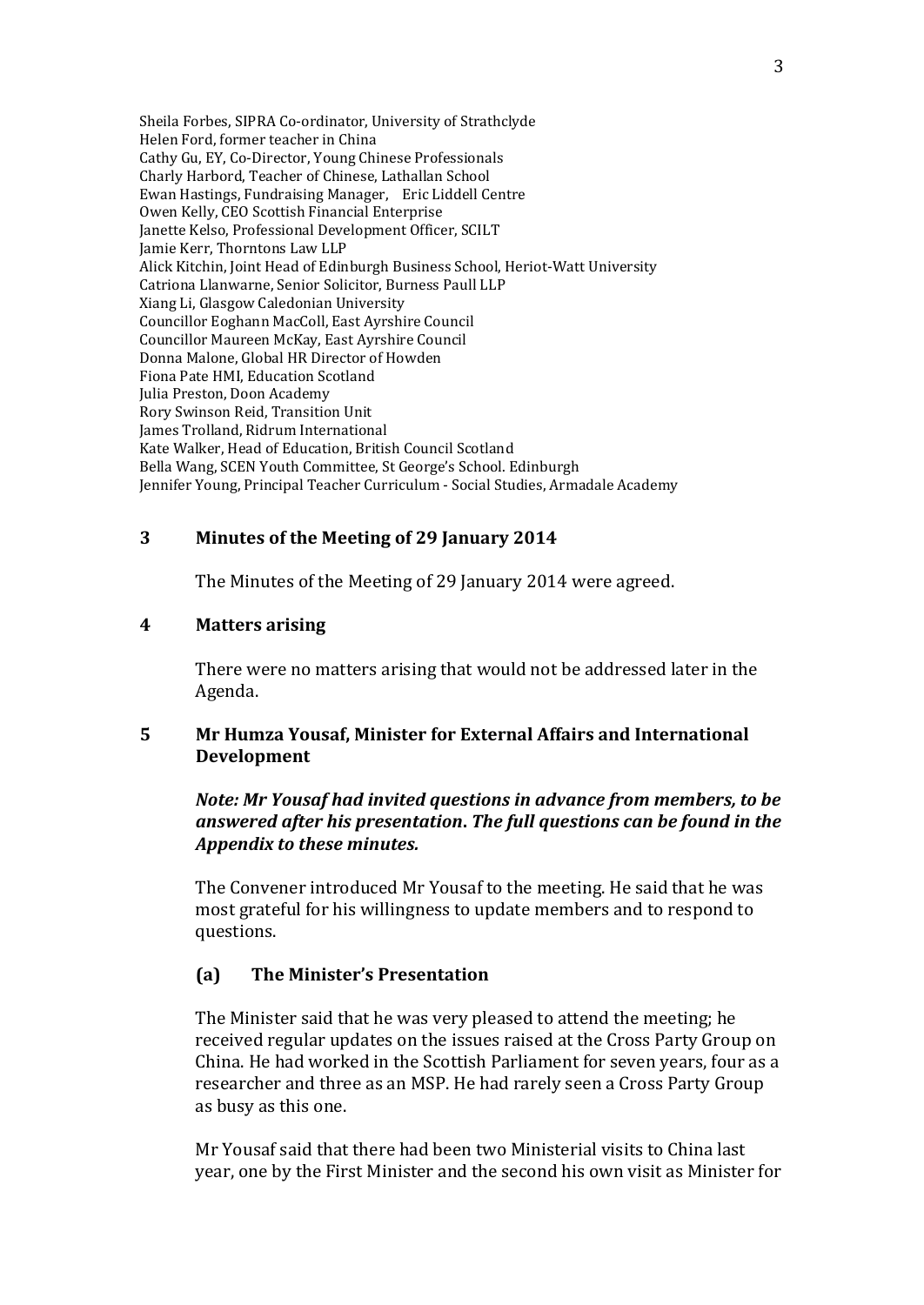External Affairs and International Development. Government to government contact was key and produced an immediate impact, which was measured against the Scottish Government's China Strategy. There was much to celebrate, he said, in trade and investment; there had been an 88% increase in exports to China. He reminded members that 8 was a very lucky number in China! The figure for 2012 was £560M: an increase since 2011. The targets in Scotland's China Strategy were ambitious and included food, drink and energy. The First Minister had also encouraged a deal for the showing of Scottish Football in China, worth £20M. Overall China ranked highly in terms of future markets for Scottish business: second, in fact, overall. This would be a long-term game, but there were also clear short-term goals. The Minister said that he welcomed the formation of the China Scotland Business Forum (CSBF), which was seeking to co-ordinate China business activities and led by the private sector.

Mr Yousaf referred to the question about progress on direct flights to China from Angus Tulloch, Joint Managing Partner, Asia Pacific and Global Emerging Markets Equity Team, First State Investments. The Minister agreed wholeheartedly on the importance of developing direct air links with China and said that they were a huge priority and frequently discussed. Work was being carried out with partners to find the best financial package for the airlines: the market was very competitive. He had met the Vice President of the Chinese Aviation Authority. Discussion was also continuing about summer charter flights. **The Minister promised that he would keep the Cross Party Group on China informed.**

### **Action: SDI and China and Americas Team**

The Minister went on to consider the very important area of educational links, reminding members that the first Chinese student studied Medicine at the University of Edinburgh in 1850 and that the first English translation of Confucius's *Analects* was published by a Scot, James Legge, in 1861. 8,000 Chinese students were studying in Scotland in the session 2012-2013; Hanban (the Office for Chinese Language International) had agreed to the opening of Scotland's fifth Confucius Institute at Heriot-Watt University, and there was an increase in studying Mandarin as a result of Scotland's network of thirteen Confucius Classroom Hubs. There were also more teacher and student exchanges. Much was happening but much more was to be done.

Mr Yousaf went on to speak about the Visa issue, frequently raised at the Cross Party Group. He said it was clear that in Scotland we wished for more flexibility, but this ran counter to UK policy. The First Minister had written to the UK Government because five teachers from China, part of the staffing of a Confucius Institute, had been refused visas for a second year. This refusal had been reversed and now all teachers at Scotland's Confucius Institutes could stay for 24 months.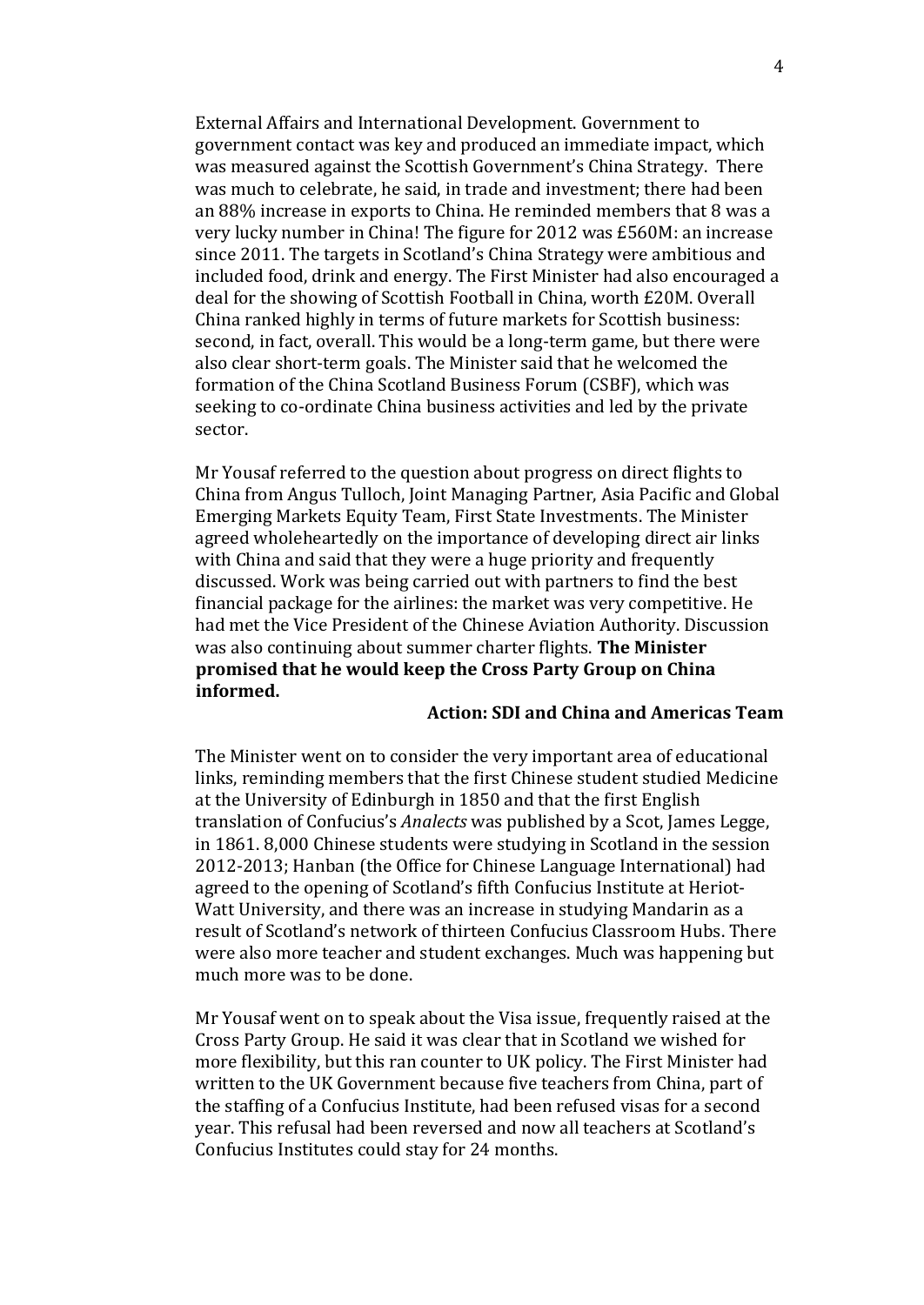The Minister said that Culture and Tourism also played a very important part in Scotland's China Strategy, with the aim of making Scotland more attractive to Chinese visitors. This was particularly important in 2014, the Year of the Homecoming, with its high-profile events such as the Ryder Cup and the Commonwealth Games. He noted that Scotland was named one of the top countries in the world to visit in 2014 by travel guide *Lonely Planet*. It was voted third best country, behind Brazil, which took the top spot, and Antarctica that came second. Mr Yousaf applauded Scotland's rich history and culture and the way in which cultural diplomacy feeds into other links, such as those created by the Scottish Ballet, the Scottish Chamber Orchestra and Scottish Opera.

The Minister concluded by re-iterating the strength of the Scottish Government's commitment to its China Strategy. He apologised for his inability to stay for the presentation by Claudia Beamish MSP and Mary Fee MSP; he agreed that the rule of law was very important and that it was essential to work with businesses here.

The Minister's presentation was greeted with applause.

### **(b) Questions for the Minister and Further Discussion**

The Convener moved on to the four questions that had been sent to the Minister in advance from members. The first, from Angus Tulloch on direct flights, had already been addressed. He referred Mr Yousaf to the second question, from Neil Phillips of Positive Solutions, on the need for the Scottish Government to make efforts to promote and expose Scottish companies and culture to the regional cities of China, where there are greater opportunities for Scottish SMEs to do business.

Mr Yousaf expressed his pleasure at seeing Neil Phillips at the meeting. He said that the Scottish Government did in fact try to spread its focus beyond Beijing and Shanghai, though obviously it was extremely important to work here. He mentioned work in Hong Kong and Tianjin, the First Minister's visit to Shandong and his own to Shenzhen. Fundamentally, wherever an opportunity presented itself, Scottish Ministers and SDI would explore it. However, it was important to remember that activity was limited by both financial and human resources and had to be co-ordinated with the Foreign and Commonwealth Office. SDI had twelve staff in China and the Scottish Affairs Office in the British Embassy in Beijing had three; there were approximately five hundred staff employed by the British Embassy overall and approximately three hundred by the British Council. Every effort was made to work with the British Embassy. SDI attended a good range of trade fairs: about fifteen or sixteen outside Beijing and Shanghai. Events had to be properly targeted. He noted that Nanning had been mentioned and he would explore that.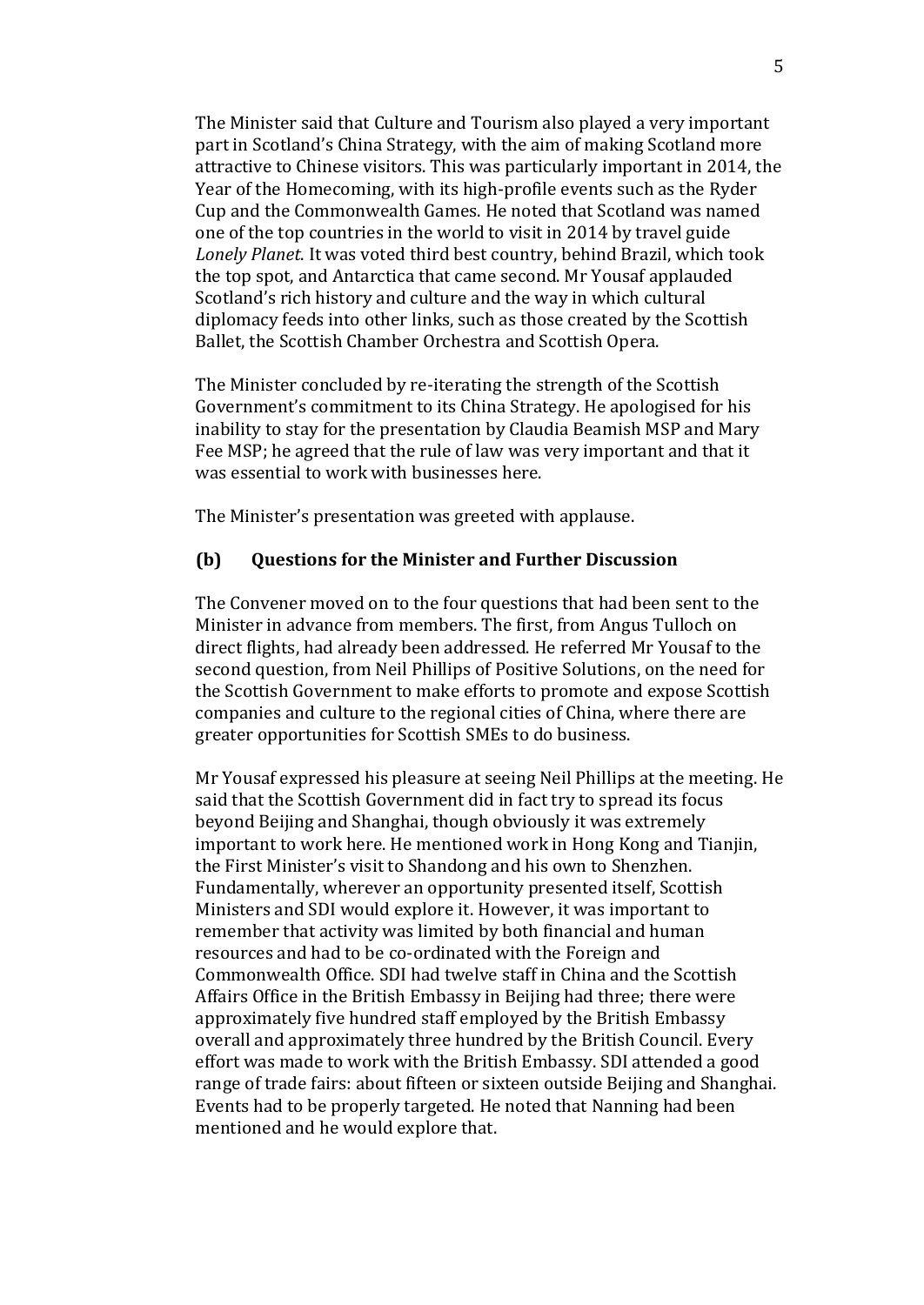Neil Phillips said that Nanning was to be the host of the World Artistic Gymnastics Competition in 2014 and that Glasgow would be the host city in 2015. Yet there was no Scottish presence in Nanning to forge links; he believed that we should use the opportunity to promote Scotland by an active presence.

*Note: Neil Phillips has been in touch with the Minister and given him the links, provided by Ed Hoffie (Eden Investments Consultancy Co Ltd / Eden English Language School, Nanning. Guangxi, PRC), to the World Artistic Gymnastics competitions in 2014 and 2015:*

*[http://www.nanning2014gymnastics.com/a/2013/11/21/13850013](http://www.nanning2014gymnastics.com/a/2013/11/21/1385001398861.shtml) [98861.shtml](http://www.nanning2014gymnastics.com/a/2013/11/21/1385001398861.shtml)*

### *<http://www.2015worldgymnastics.com/>*

*The Minister has thanked him and has asked his officials to speak to Scottish Gymnastics and to see if plans exist to engage with Nanning. He has promised to bring the information to the Cross Party Group in due course.*

### *Action: SDI and China and Americas Team*

The Convener referred to the third question sent to the Minister from Carol Borthwick (Dean of Elmwood Campus/Academic Development Manager Further Education, SRUC), asking him to identify the key objectives around developing education links with China, especially at a College level rather than University.

Mr Yousaf said that he was in China when SRUC signed its agreement, approved by the Ministry of Education, to work with two Colleges on the FT HND programmes. Carol Borthwick had said that she still felt more direct intervention and support of the College sector was needed to maximise these opportunities, and the Minister said that this was fair comment. One of the difficulties, be believed, was that China recognised Universities but not the College structure. Colleges had faced the challenge of mergers and had to cope with the vast size of China. A one-toone model could work, though it was not easy for Universities and even more difficult for Colleges. He said that Scotland needed a consortium of Colleges with particular areas of expertise. A sector-wide strategy was required to identify the right mechanism, with SDI, SFC and BC working with Colleges.

James Brodie, General Manager and Business Adviser, CBBC Scotland, said that there was a great deal of focus on Further Education and vocational education in China. CBBC would be holding a workshop for FE Colleges in London, before taking out a mission: he would flag this up with Colleges Scotland.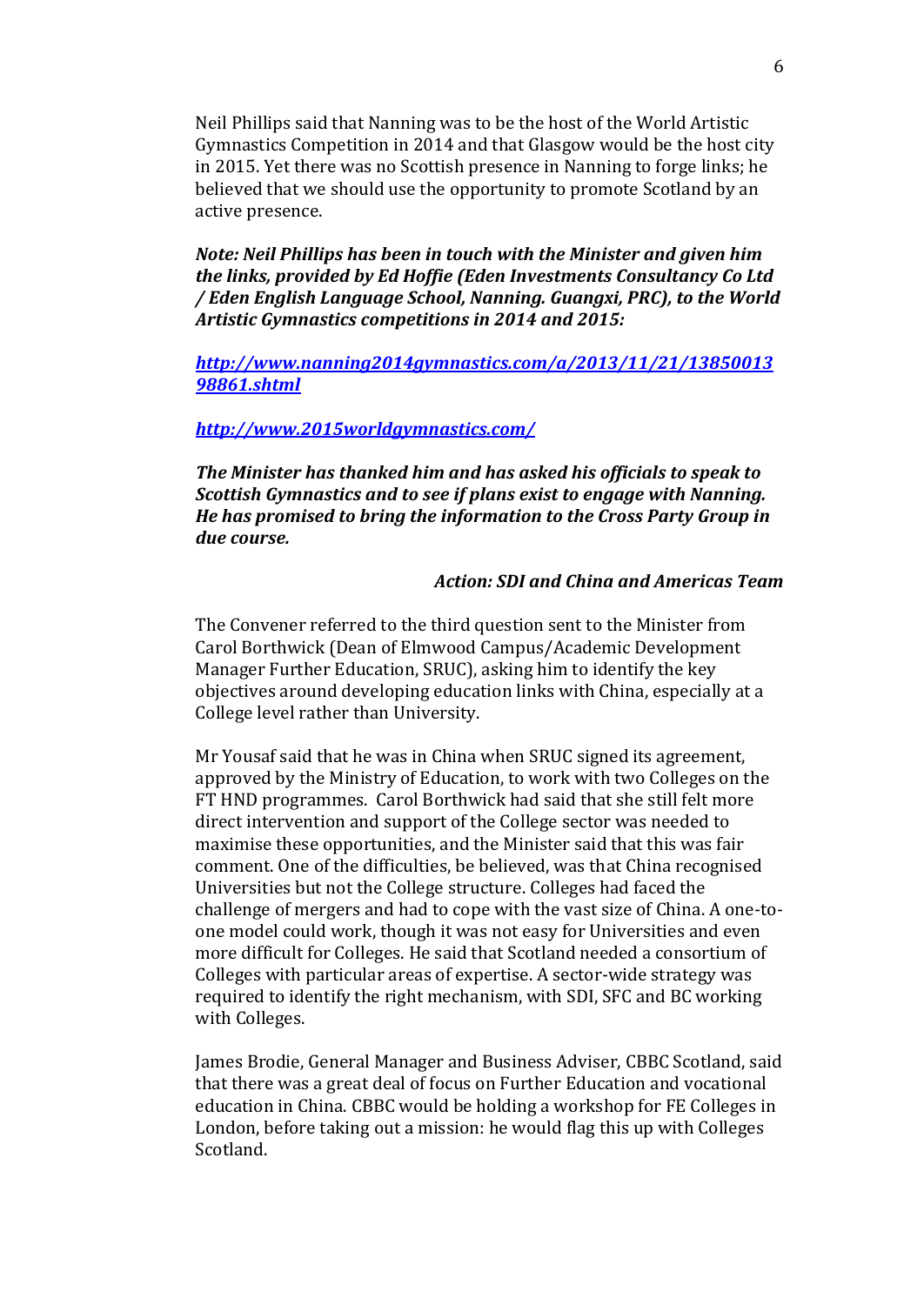#### **Action: James Brodie, CBBC Scotland**

The Convener moved to the final question sent in advance to the Minister, from Judith McClure (Secretary of the Cross Party Group on China and Convener of SCEN), concerning the small number (fourteen) qualified and GTCS registered teachers of Chinese currently working in Scotland's secondary schools. He said that the input of teachers was clearly crucial, as a wider knowledge of Chinese was essential in our plan to become a partner of choice for China.

The Minister said that this was a very important question, frequently appearing in discussions at the Cross Party Group on China. He said that the twenty-two visiting teachers from Tianjin, working in the Confucius Classroom Hubs, would help to increase the uptake of Chinese. Languages in general would benefit from the development of Curriculum for Excellence and the national  $1 + 2$  Languages plan. However, the Scottish Government was not in a position to push local authorities on the choice of languages they made available in their schools: Mandarin was an important and useful language, but so, for instance, were German and Spanish. He was in no doubt that the Confucius Classroom Hubs would continue to develop interest in Chinese and there would be some further news about their growth soon.

Judith McClure said that the systematic learning of Chinese required teachers trained and qualified in Scottish education. Parents, when engaged with this, were very keen. Judith McKerrecher (Curriculum Leader, Languages, Craigmount HS Edinburgh) said that a good initiative was that of local authorities which are subsidising teachers of languages to participate in an immersion course in Mandarin, which should support learning for the SQA qualification in Languages for Life and Work. Jim Scott (University of Aberdeen School of Education Lecturer and SCEN Executive Committee) offered a point of information. He agreed that the Confucius Classrooms helped: he had been the Headteacher of one of the very first in Scotland, as had the Secretary. But to justify the employment costs of a qualified teacher of Chinese in a school, it was necessary to have a body of pupils who opted to study the language. There would always be a gap when the language was introduced and the appropriate numbers reached. This was in fact a short-term problem.

Professor Barbara Fennell (Professor of Language and Linguistics, Dean of International Affairs and Director of the Confucius Institute of the University of Aberdeen) said that we talk about the teaching and learning of Chinese in primary schools, secondary schools, colleges and universities, but we do not have a strategy to develop this learning from the bottom up. She agreed strongly that it was necessary to have GTCS registered teachers. She argued too for joined-up thinking and an overall strategy, linking education at all levels.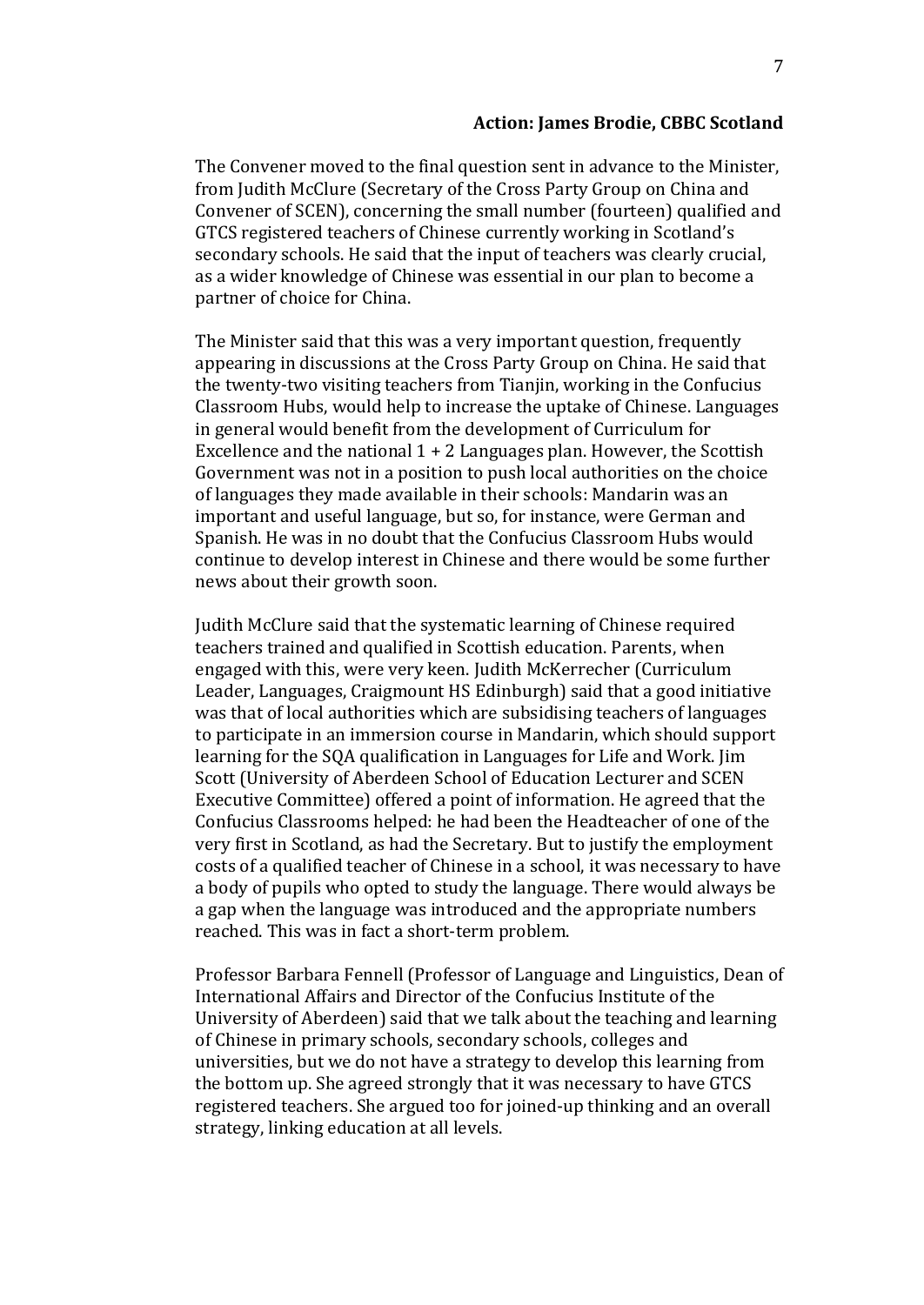The Convener said that he would be in touch with the Cabinet Secretary for Education and Lifelong Learning, Mr Michael Russell MSP, about the points that had been raised. Mr Yousaf agreed. He pleased to see the benefits from the constructive relationship with Hanban, but clearly it was necessary to engage the interest of parents and pupils. He would also speak to the Cabinet Secretary on the issues raised by group members.

### **Action: Minister and Convener**

Neil Phillips added that in joining-up thinking in the role of Chinese and China in education at all levels, it would be important to develop better links between universities, schools and colleges with industry and commerce.

The Convener thanked the Minister for his presentation, his response to questions and his engaging in discussion. Members joined the Convener in warm appreciation.

### **6 Discussion on Human Rights, led by Claudia Beamish MSP and Mary Fee MSP**

The Convener thanked Claudia Beamish MSP, Mary Fee MSP and Colin Kerr MSP for their presence at the meeting of the Cross Party Group on China. He invited Claudia Beamish MSP and Mary Fee MSP to make their presentations and to lead the ensuing discussion.

Claudia Beamish MSP thanked the Cross Party Group on China for its presence and for the responses she had already received, and thank the Convener. She said that her starting point, as our business and educational links with China grow, was the thoughts of members. In the West, we tend to emphasise individualism, whereas China tends to emphasise collectivism. Scotland is clear about the rights of men and women and of workers. She reminded members of the Procurement Bill and the range of questions it had stimulated, and the need to comply with European competition Law. These were difficult matters. She was not overly critical of the Chinese Government: she had had good relations with the former Consul General for the PR of China, Mr Li Ruiyou, and she looked forward to getting to know his successor.

Claudia Beamish said that the speed of development in China was very fast and that there was now more emphasis on the rights of workers. She referred, for instance, to the action plan *Good Business: Implementing the UN Guiding Principles on Business and Human Rights (September 2013):*

[https://www.gov.uk/government/uploads/system/uploads/attachment\\_](https://www.gov.uk/government/uploads/system/uploads/attachment_data/file/236901/BHR_Action_Plan_-_final_online_version_1_.pdf) data/file/236901/BHR\_Action\_Plan - final\_online\_version\_1\_.pdf

The fundamental question, she said, was how do businesses from Scotland engaging in China ensure that the rights of workers and migrant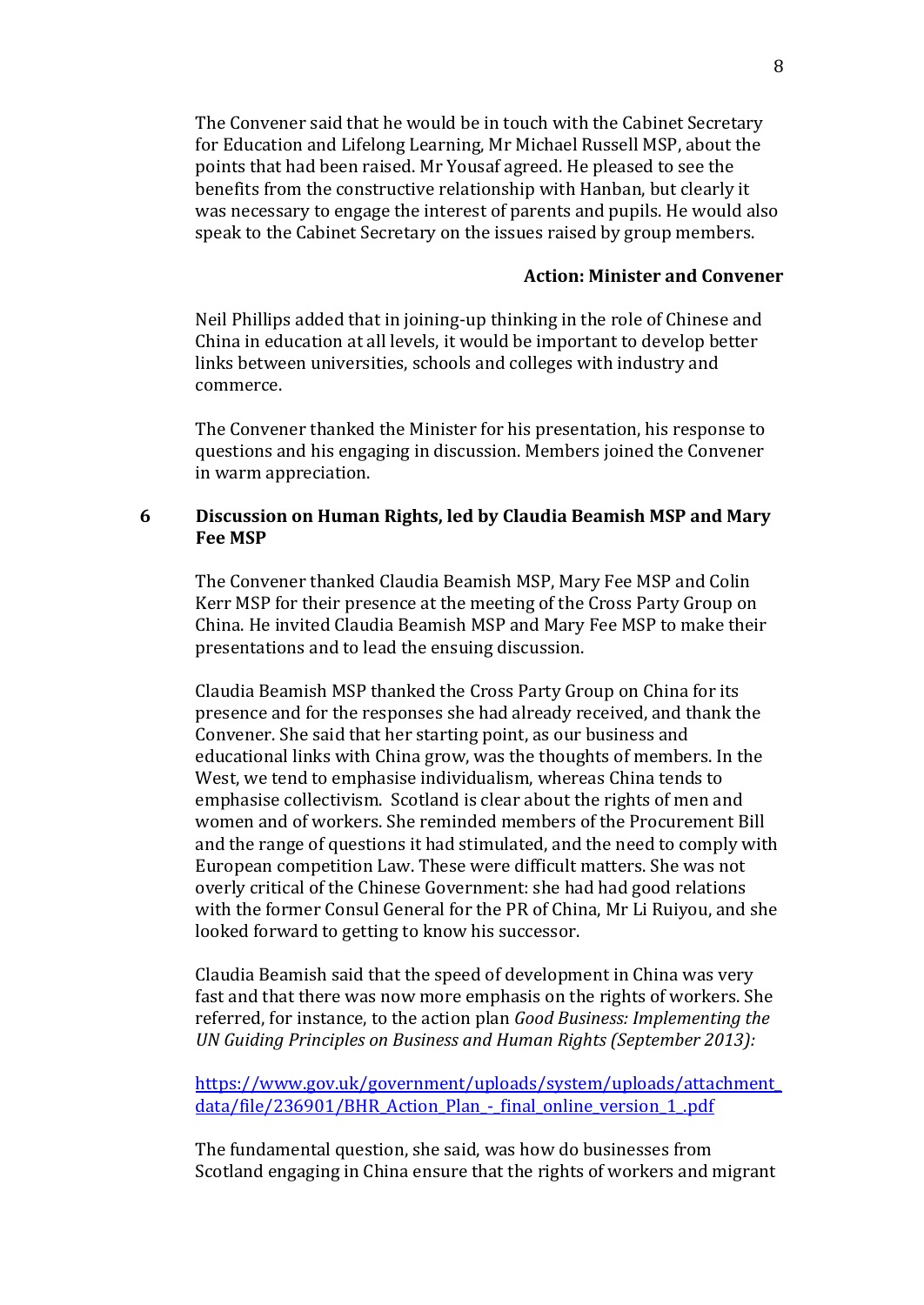workers are respected? She had asked the Scottish Government about this, which said that it was looking at ways in which SG and SDI could give support to NGOs and companies concerning respect for Chinese workers. It was good to see that the principles concerning human rights and transnational and corporations and other business enterprises, adopted by the UN Human Rights Council in 2011, apply to Scottish companies:

[http://www.business-humanrights.org/media/documents/un-human](http://www.business-humanrights.org/media/documents/un-human-rights-council-resolution-re-human-rights-transnational-corps-eng-6-jul-2011.pdf)[rights-council-resolution-re-human-rights-transnational-corps-eng-6-jul-](http://www.business-humanrights.org/media/documents/un-human-rights-council-resolution-re-human-rights-transnational-corps-eng-6-jul-2011.pdf)[2011.pdf](http://www.business-humanrights.org/media/documents/un-human-rights-council-resolution-re-human-rights-transnational-corps-eng-6-jul-2011.pdf)

But she was worried that the regulation of practices was not consistent across China: *China Labour Bulletin* argued that foreign companies were held to labour laws, but not indigenous companies, thus potentially facing workers with exploitative management:

#### <http://www.clb.org.hk/en/>

Claudia Beamish MSP referred to anecdotal evidence from her partner Michael Derrington. In general, companies that follow the law in China are able to provide good working conditions, but corruption is an issue, though not so much a problem with Joint Ventures. She herself had met Chinese Government officials as part of her responsibilities as Shadow Minister for the Environment and Climate Change. She wondered whether the new CSBF (China Scotland Business Forum) might assist in these areas:

#### **Action: Eric Balish, Convener of CSBF**

Claudia Beamish MSP concluded by referring to the Questionnaire relating to workers' rights in China and the experience of Scottish companies, which had been circulated by the Secretary. With Mary Fee MSP, she was very eager to hear examples of good practice in China engagement, which could be taken forward. She had already received two responses to the Questionnaire, and she asked that members return their responses to the Secretary so that they can be collated.

### **Action: All Members of the Cross Party Group on China; Questionnaires to be sent to the Secretary: [judithmcclure12a@aol.com](mailto:judithmcclure12a@aol.com)**

Mary Fee MSP thanked the Convener for the opportunity to speak to the Cross Party Group on China. She told members that she had left out hard copies of two papers that she had written:

- *Promoting Human Rights in China through Education*
- *Whisky Exports in China*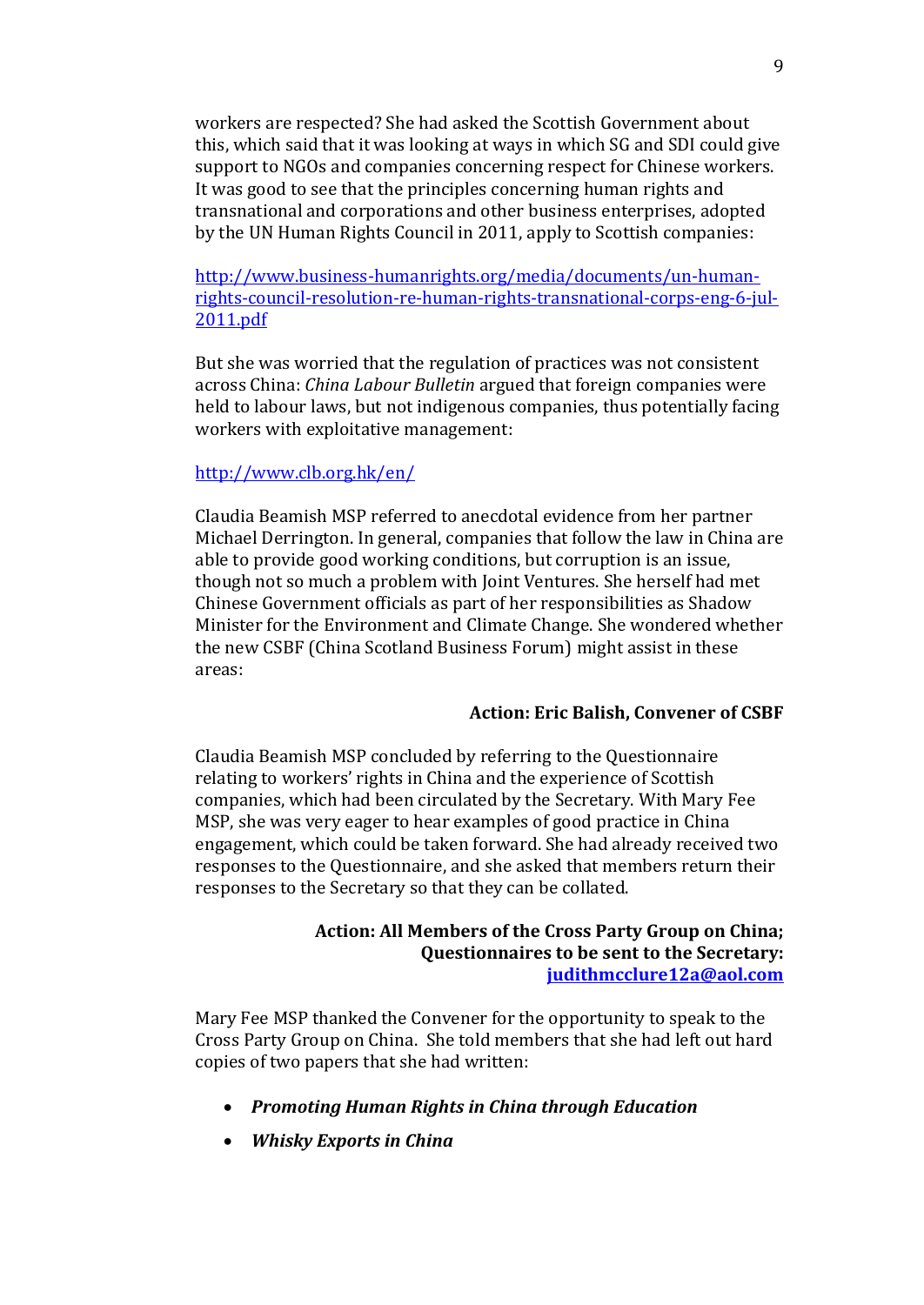She believed very strongly in the vital role of education in promoting human rights globally; if this could happen in China, with 20% of the world's population, there would be a great impact. The Human Rights Action Plan contains promises by the UK Government to enhance human rights: these needed to be translated into action, and that was the problem. There was inequality of opportunity in terms of education in China, particularly with regard to ethnic minorities; the relocation policy could also make access to education difficult. In 1997, the Norwegian Centre for Human Rights had established a China Programme, which aimed to develop guidelines, learn from visiting scholars and support students and scholars, in co-operation with Chinese advisers and with Denmark and Sweden. Scotland first published its China Strategy in 2008: could we now do similar work in Scotland to work with educators here and in China?

Mary Fee MSP went on to consider exports of Scotch whisky. In 2010, whisky exports to China were valued at £80M, though SWA estimates that this figure was closer to £100M; the profits were expected to increase 100% by 2015. These could be damaged by anti-corruption measures. She believed that SWA had a role to play in the work to be done in China. Before she had become an MSP, she had worked for a large retailer that exported into Eastern Europe. The company gave workers in its East European operation enhanced employment rights, greater than those of workers in that country; employees from overseas were given greater support. She would like to know what employers in China are doing now? There were huge opportunities, through good practice, to spread the benefits of good employee relations.

Mary Fee MSP responded by saying that she would respond to the questionnaires submitted by members and that she would happily do further work for the Cross Party Group on China.

The Convener thanked both speakers and encouraged members who had not already done so to send their questionnaire responses to the Secretary, who would forward them. He then invited Ken Robinson (Global Sales Director, the Howden Group) to begin the discussion.

Ken Robinson said that Howden had been active in the Chinese market for almost forty years, and that HHEL (Howden Hua Engineering Limited) had operated in China for twenty years, designing, manufacturing and selling the full range of Howden fans, heat exchangers and compressor packages to customers there. Its sales/proposal, marketing, engineering, project management, aftermarket and site service office is based in Beijing and its manufacturing plant is located in Weihai, Shandong Province. Howden Hua has sales/service offices in Beijing, Shanghai, Guangzhou, Chengdu, Wuhan, Xi'an, and Weihai. It employs in the region of 1,000 workers and covers six factories. Remarkably Howden Hua on one day operated for 477 days or 2.35 million hours with Zero LTIs (Lost Time Incidents).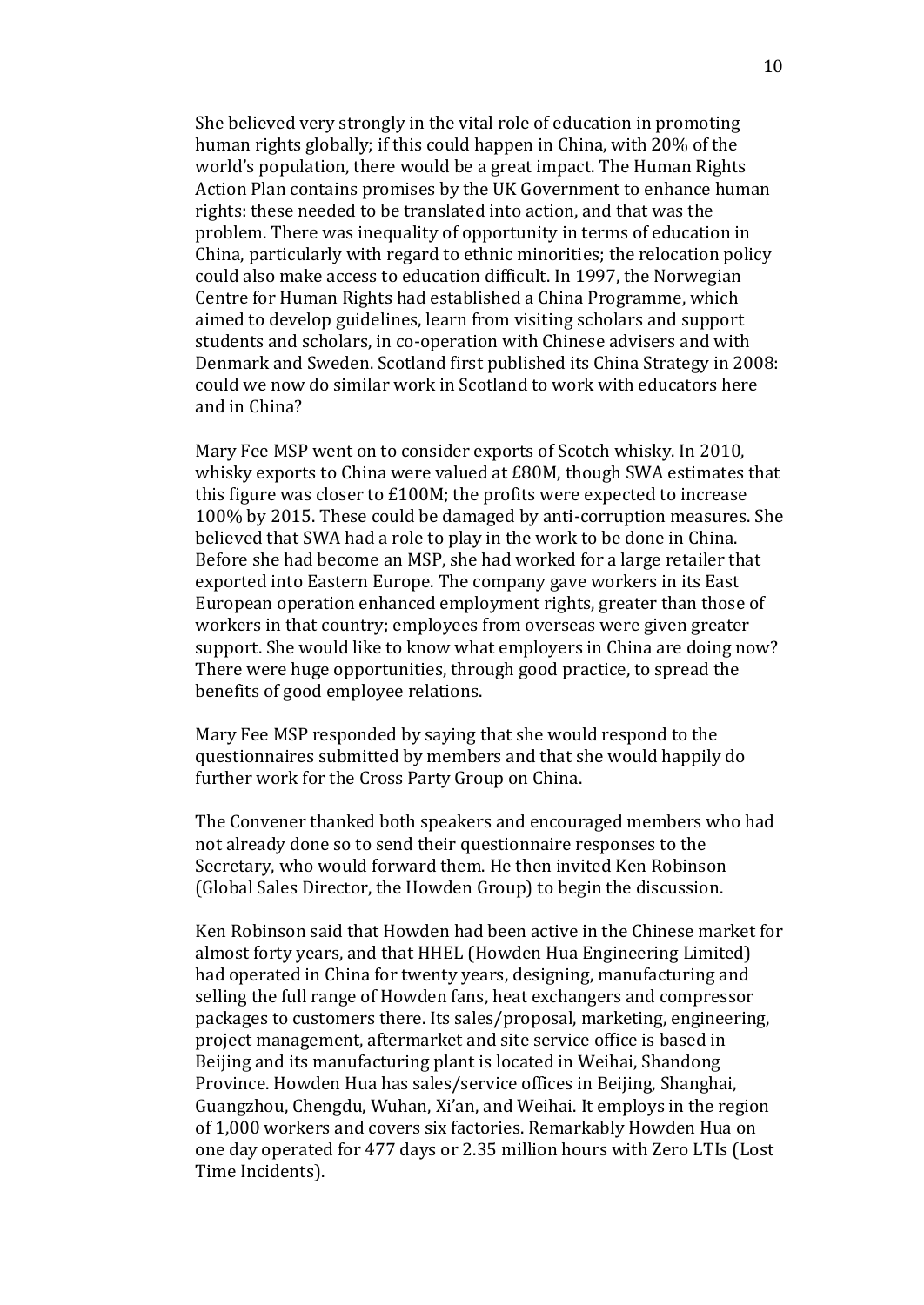Ken Robinson said that Howden Hua regarded itself essentially as Howden in China. Its salaries and benefits were higher than local requirements; its anti-bullying polices were imposed globally. Its business prospered. He went on to say that Howden Hua had strong health and safety standards and, in terms of the conduct of its business, anti-corruption measures; it was one of the best of Howden's companies.

The Convener asked why Howden Hua had decided to set benchmarks for its employees? Ken Robinson responded with another question: why should Chinese workers be different from Scots? Competitors in Shanghai might produce a great volume of products, but their quality was poor. Howden Hua's prices may be higher, but quality would be found there.

Mary Fee MSP commented that there was just one union in China, and asked whether Howden worked with other businesses to promote its ethical approach? Ken Robinson said that Howden just aimed to make money! But it did win local awards.

Neill Phillips commented that he saw China as resembling the UK at the time of the Industrial Revolution and moving from a rural to an urban society. Its government wanted to see two hundred new cities by 2020 and transient workers did not get social security. Dr Martin Mills (Head of Anthropology, School of Social Science, Director, Scottish Centre for Himalayan Research, University of Aberdeen), said that the single Trade Union in China was federated and broken up territorially; another member, who had experience in Shanghai, said that she had knowledge of a company which followed quality standards and produced strong products, but was less concerned with employment and health and safety rights.

James Brodie (Manager and Business Adviser, CBBC Scotland) said that the British Chamber of Commerce in Beijing had an active forum on corporate and social responsibility. He also referred to a Report, published by the EU SME Centre, entitled

#### *Corporate Social Responsibility for EU SMEs in China 2014*

### *Note: James Brodie has sent this Report to the Secretary, who has circulated it to members.*

The Convener said that the Bribery Act included UK businesses operating abroad: infringements could lead to prosecution. Neil Phillips reminded members of the pressures on cities in China and the size of their budget deficits: he wondered whether these pressures had an impact on the recognition of the rights of workers. The Convener referred to the series of articles in *The Economist* on the economic challenges facing China.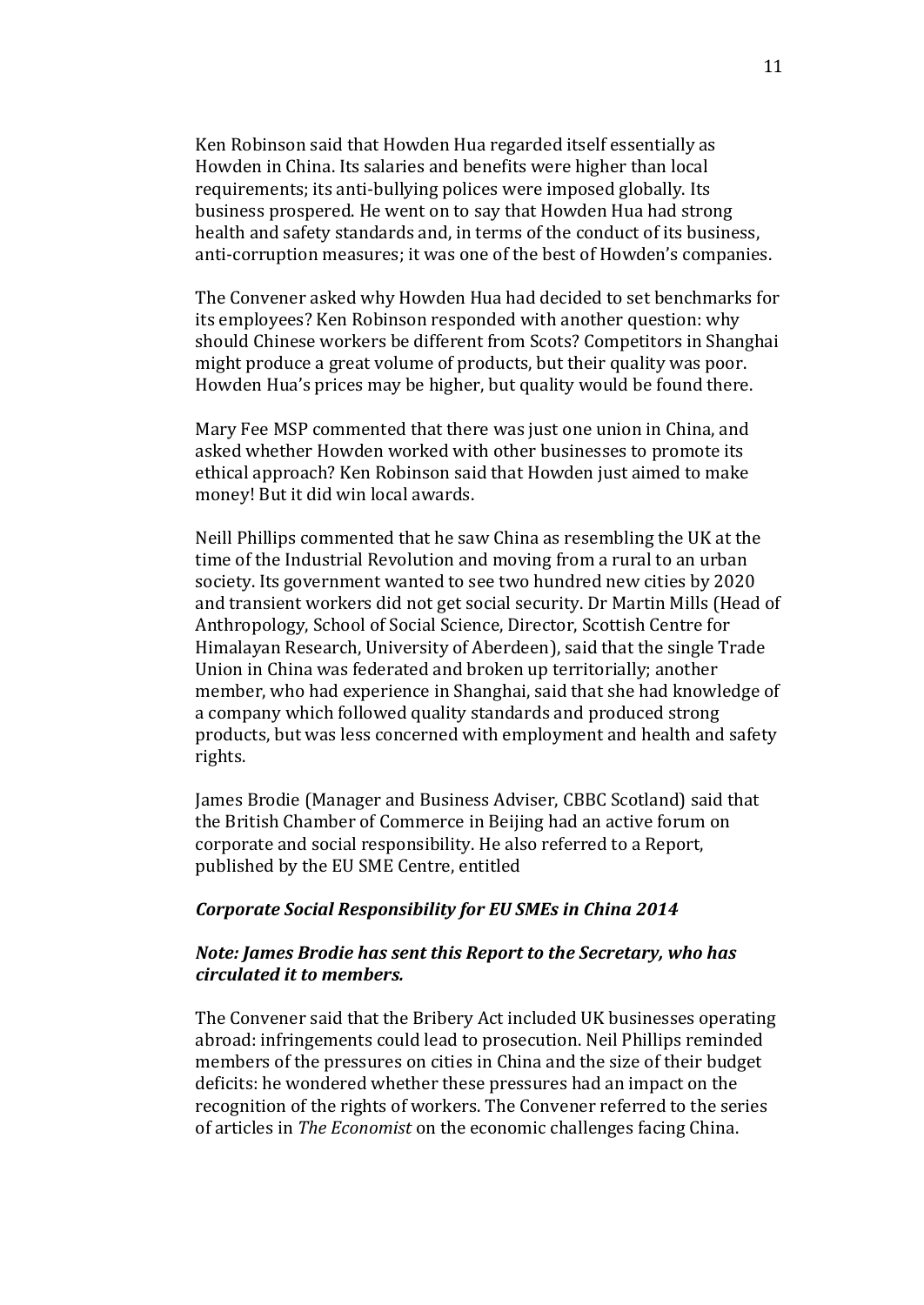The Convener invited Claudia Beamish MSP to comment on the questionnaire circulated to members. Claudia Beamish said that she was ken to know if the Scottish or UK Governments had given guidance to companies operating in Mainland China and the Hong Kong SAR. She was intent on sharing ideas when the responses to the questionnaire were collated. Mary Fee MSP agreed: it was important to know what support was received by companies in their contacts with the Chinese Government at all levels in relating to workers' rights and health and safety.

Professor Barbara Fennell suggested that support could be offered through University alumni associations. She said it was important to remember that the Chinese Government expected change.

Graeme Pearson MSP asked if any progress had been made concerning invitations to alumni from China to a Homecoming event. The Secretary responded that the Scotland China Education Network had now arranged its Third China Youth Summit at the Gleneagles Hotel on Monday 10 November 2014, with the theme *China and Scotland At Home.* Alumni from China, international students from China and members of the Chinese community in Scotland would be made welcome.

Peter Kwok said that Scottish Chinese Alumni International had been set up on 2013 to foster a sense of belonging; the Summit would be supported on Weibo.

Iain Valentine (Director of Strategic Innovations and the Giant Panda Project, RZSS) described what he believes to be a more effective type of approach in working with China than what he saw as preaching on human rights. He said that as things stand, a global agreement on climate change and emissions seems impossible. So, after Copenhagen, legislators realised that a different path was needed, even if it took longer to reach the ultimate goal. So top legislators decided to work at national, regional, provincial and city levels, with officials and legislators in individual countries introducing legislation which would bring about the results needed, but from the ground up and country by country. One of the countries which these legislators have been work with very effectively has been China; in fact as things now stand, one of the countries which has made the greatest advances in embedding climate change legislation is now China.

The Convener asked if this approach was working practically on the ground; Iain Valentine responded that it was and that pollution was going down. The Convener asked him to send any relevant information to the Secretary for circulation.

**Action: Iain Valentine**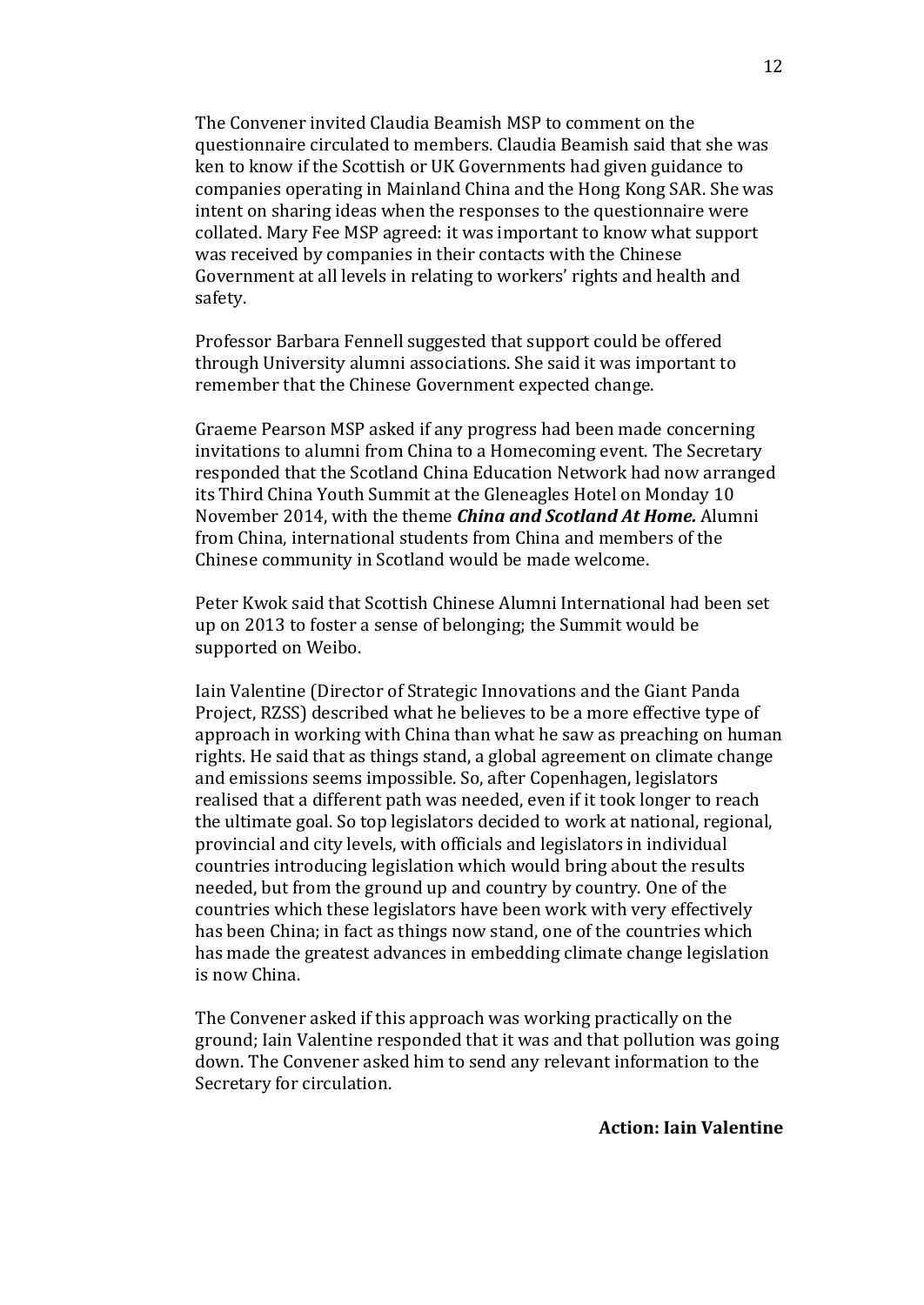*Note: Iain Valentine has indicated that the following web sites provide useful information:*

*<http://www.globeinternational.org/policy-initiatives/china-eu>*

*[http://www.globeinternational.org/policy-initiatives/climate](http://www.globeinternational.org/policy-initiatives/climate-change-initiative)[change-initiative](http://www.globeinternational.org/policy-initiatives/climate-change-initiative)*

*<http://www.globeinternational.org/world-summit>*

*[http://www.worldbank.org/content/dam/Worldbank/document/SDN](http://www.worldbank.org/content/dam/Worldbank/document/SDN/GLOBE-Press-Release.pdf) [/GLOBE-Press-Release.pdf](http://www.worldbank.org/content/dam/Worldbank/document/SDN/GLOBE-Press-Release.pdf)*

*[http://www.theguardian.com/environment/2014/feb/27/report](http://www.theguardian.com/environment/2014/feb/27/report-progress-climate-change-laws)[progress-climate-change-laws](http://www.theguardian.com/environment/2014/feb/27/report-progress-climate-change-laws)*

Ken Robinson said that the Howden Group had been engaged 2003-2008 in supporting projects in China for carbon capture and are involved on the ground.

Dr Martin Mills (Head of Anthropology, School of Social Science, Director, Scottish Centre for Himalayan Research, University of Aberdeen) said that strike action in China was increasing until 2008, and then dipped. This was interpreted as the result of the Government's actions to strengthen social stability; low-level provincial legislation seems to be used and effective.

The Convener recommended to members the EU Report mentioned by James Brodie *(now circulated to members)*; he knew the author. He also mentioned the information to be had from Chambers of Commerce in China. He also referred to the specialists in Corporate Social Responsibility in the offices of DLA Piper.

The Convener concluded the discussion by saying that Claudia Beamish MSP and Mary Fee MSP would value responses to the questionnaire that had been circulated, even if they were negative. Business and educational experiences would be very helpful. The responses would not be made public. Claudia Beamish MSP said that when the responses had been collated, they would bring them back to the Cross Party Group on China and would ask permission before attributing any examples or comments.

The Convener thanked Claudia Beamish MSP and Mary Fee MSP for their work, presentation and participation in the discussion. Members expressed their thanks in applause.

## **7 Updates from the Convener and from Members**

**(a) Free Trade Zones in China**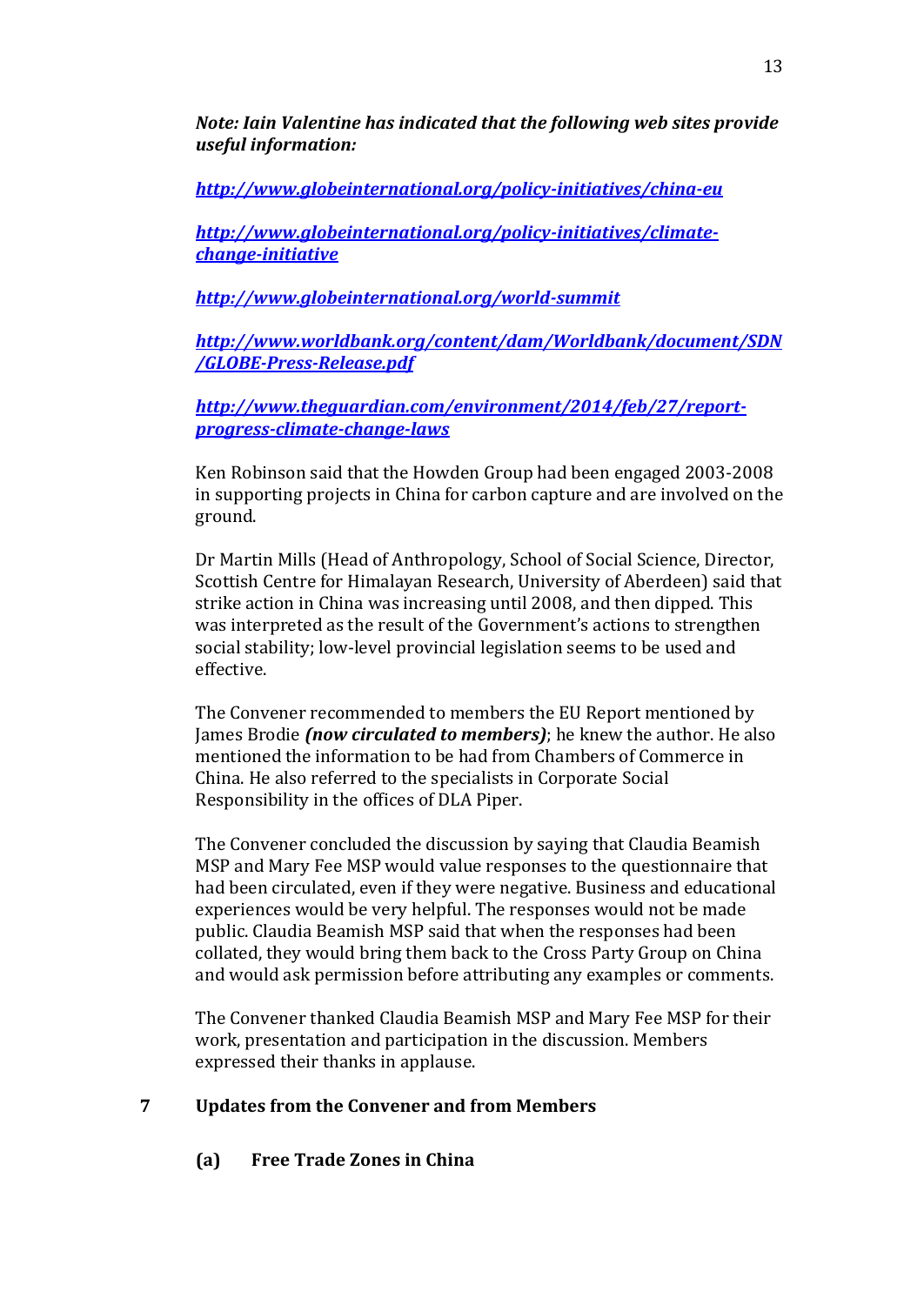Ken Robinson mentioned the development of free trade zones in China. It was important that SMEs take advantage of these, through partnerships or joint ventures. The Convener suggested that anyone who could give some insights into possibilities here should let the Secretary know and be included in the agenda of a coming meeting. Neil Phillips thought that there would be considerable challenges for SMEs.

### **Action: Members with Knowledge of Free Trade Zones in China**

### **(b) WASEC**

Peter Kwok, Co-Director of Young Chinese Professionals, said that he was establishing a new network: WASEC: The World Association of Socially Entrepreneurial Chinese. Its overall aim was to develop new generations of Chinese who believe that the solutions to social problems are in their hands. Initially he wants to offer Chinese students a programme of practical opportunities to listen, to see and to understand the work of social enterprises while they are studying in Scotland. The Convener asked him to inform the Cross Party Group on China of the structures and contact details of the new network when these were available.

#### **Action: Peter Kwok**

#### **(c) Network of Confucius Classroom Hubs**

Dr Meryl James (Senior Development Officer, SCILT and CISS) said that the number of Hubs would be increased. CISS was very aware of their limited reach; parents were now making it clear that they wanted more opportunities for their children. Partnership working was crucial.

Jim Scott (University of Dundee) said that at the last meeting of the Board of SCEN on 7 March 2014, early SQA statistics for the take-up of Mandarin qualifications in 2014 had been circulated. The number of young people engaged in SCQF levels 4 and 5 were down by 33.3%, probably the result of the reduction to six choices of subject in many schools in S4. Chinese was down and other languages even more so.

Ruairidh Nicolson (East Lothian Council) spoke on behalf of Teachers of Modern Studies in East Lothian. He said that the focus on education in schools tended to be on languages, but those studying the China component in Modern Studies was also falling. He wondered about the possibility of stimulating interest by inviting Chinese university students into schools. The Secretary spoke of the SCEN project on the Early Learning of Chinese Project in East Lothian, where Chinese students at the University of Edinburgh were supporting primary class teachers in the introduction of the learning of Chinese, in a cultural context, to primary pupils as part of the  $1 + 2$  languages plan. Professor Barbara Fennell spoke of the outreach work of the Chinese students at the University of Aberdeen. Dr Meryl James referred to the work of Project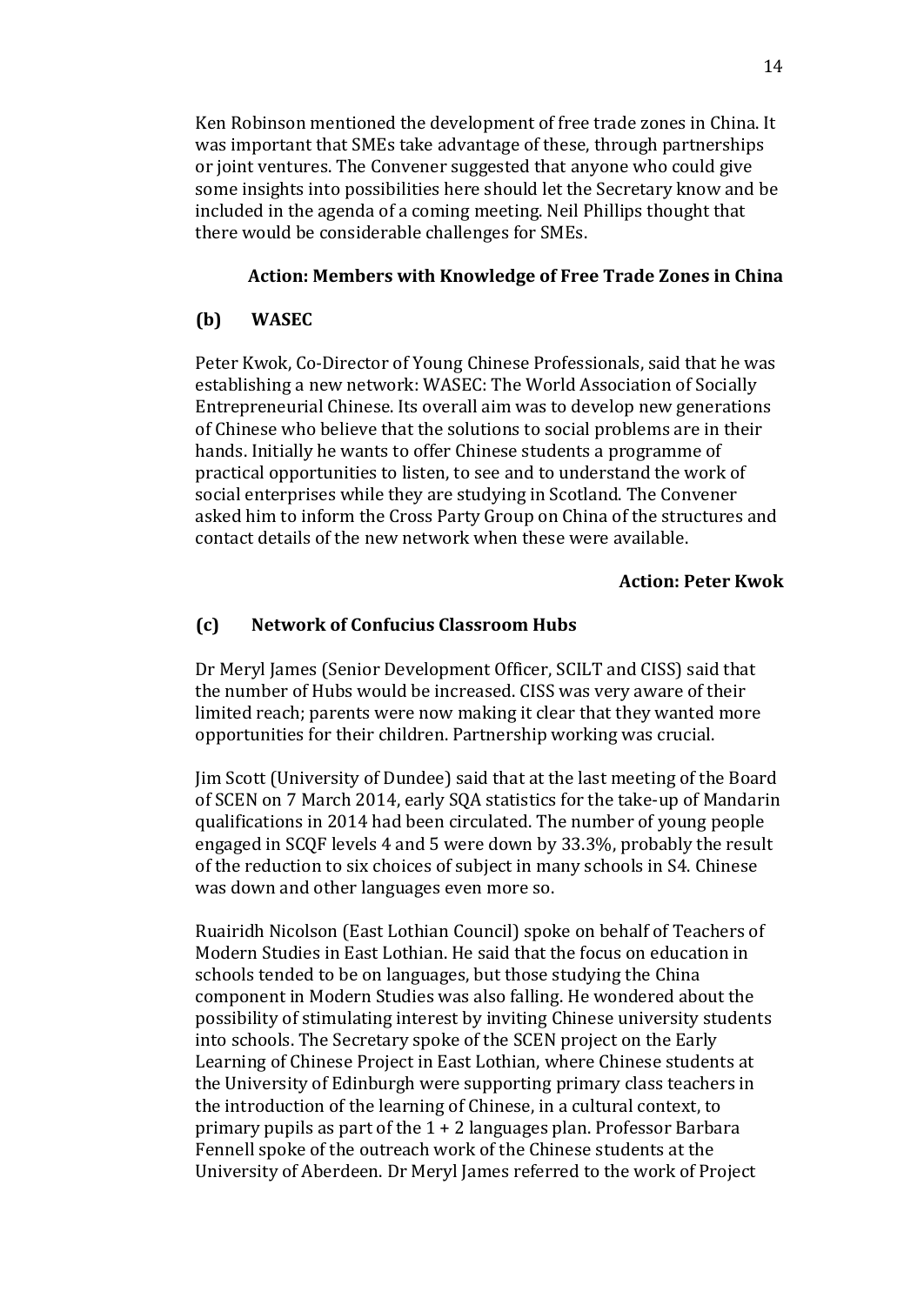Trust, where returned volunteers visit classrooms. Professor Fennell said that the University of Aberdeen was hosting a SCEN Conference on 20 June 2014 and that on 27 September 2014, Confucius Institutes worldwide would be celebrating the 10<sup>th</sup> Anniversary of the programme.

The Convener suggested that SCEN should write to Directors of Education, describing these partnerships.

### **Action: Judith McClure, Convener of SCEN**

The Convener also referred to the excellent and stimulating relationships enjoyed by a number of Scottish schools with partner schools in China, such as that of Armadale Academy with its partner school in Tianjin. He thought a presentation to the Cross Party Group could be most interesting.

#### **Action: Secretary**

#### **8 Date and Theme of Next Meeting**

- (a) The Convener drew the attention of members to the Draft Work Plan for 2014, with proposed themes for 2015.
- (b) The Secretary informed members that the new Consul General for the PR of China in Edinburgh was **Mr Pan Xinchun**. Mr Pan would be arriving in Edinburgh with his family the following day.

The Convener said that he would be in touch Mr Pan and that he would invite him to meet the Cross Party Group on China when he is ready.

#### **Action: Convener**

*Note: the Consul Wan Degang (Iain) has moved to his next post. The new Consul is Ms Lyu Yanxia, who studied at Edinburgh Napier University.*

(c) **The next meeting of the Cross Party Group on China will take place in the Scottish Parliament on Wednesday 14 May 2014, 6.00 – 7.30 pm.** There will be a presentation by Dr Martin Mills, Head of Anthropology, and Dr Samantha May, School of Social Sciences, University of Aberdeen, on the theme of *Protest and Communal Action in China: the impact of social and economic change.*

The Convener said that there might also be an update from the Minister.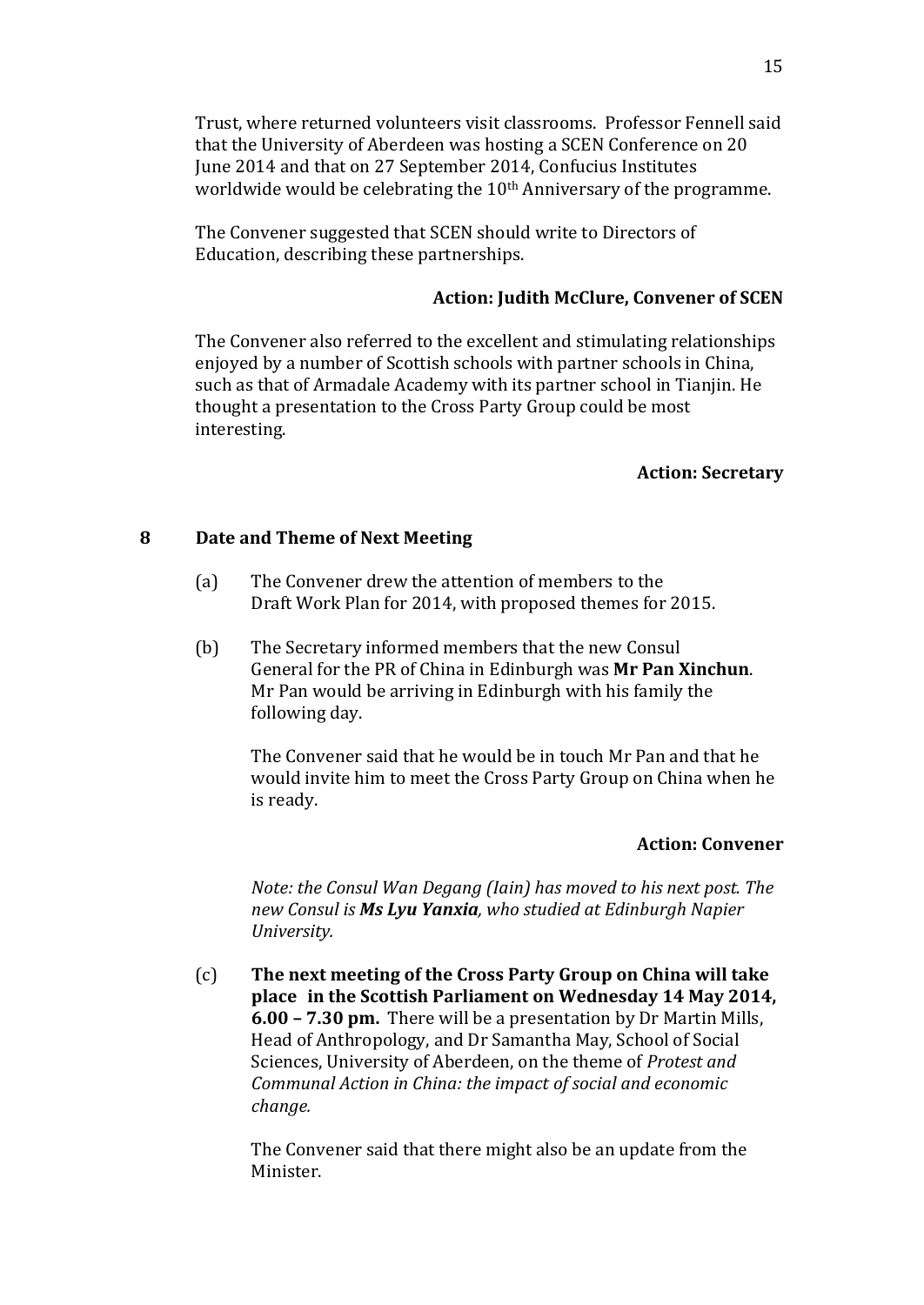Mr Eric Balish, Director, Barclays Trade and Working Capital, will tell members about the launch and progress of the China Scotland Business Forum, and Mr Chika Inatimi, The Big Social Movement, Dundee, will speak about his project *Beyond the Clouds: working with the Naxi in Yunnan.* There will also be updates from members.

The Convener thanked members for their attendance and their contributions, and said that he was grateful to Howden for their provision of refreshments before the meeting.

## *APPENDIX*

### **Questions for Mr Humza Yousaf MSP, Minister for External Affairs and International Development, sent in advance to the Minister**

### **1 From Angus Tulloch**

Joint Managing Partner, Asia Pacific and Global Emerging Markets Equity Team, First State Investments

*Please would the Minister provide an update on progress with direct flights? to China?*

#### **2 From Neil Phillips**

Chartered Energy Engineer, Positive Solutions (Glasgow)

*Why is the Scottish Government led by the First Minister continuing to ignore the frequently-given advice by Consul General Li Ruiyou, that greater attention should be made to promote and expose Scottish companies and culture to the regional cities, where there are greater opportunities for Scottish SME companies to do business? On his annual visit to China why does the First Minister only go to Beijing and Shanghai? At the end of August/beginning of September every year there is the week long China-ASEAN Expo in Nanning that is attended by all of the Heads of Government of the Pacific Rim Nations. I am sure that John Somers could negotiate an invitation for the First Minister to attend. This Expo would give opportunities to Scottish SMEs not only in China but also in wider Asia.*

*Secondly, at the end of October there is held in Chengdu the week long Western China International Economy & Trade Fair which would give opportunities to the Scottish SMEs in Sichuan, Chongqing, Changsha and other Western China Cities. This is an area that Consul General Li said is*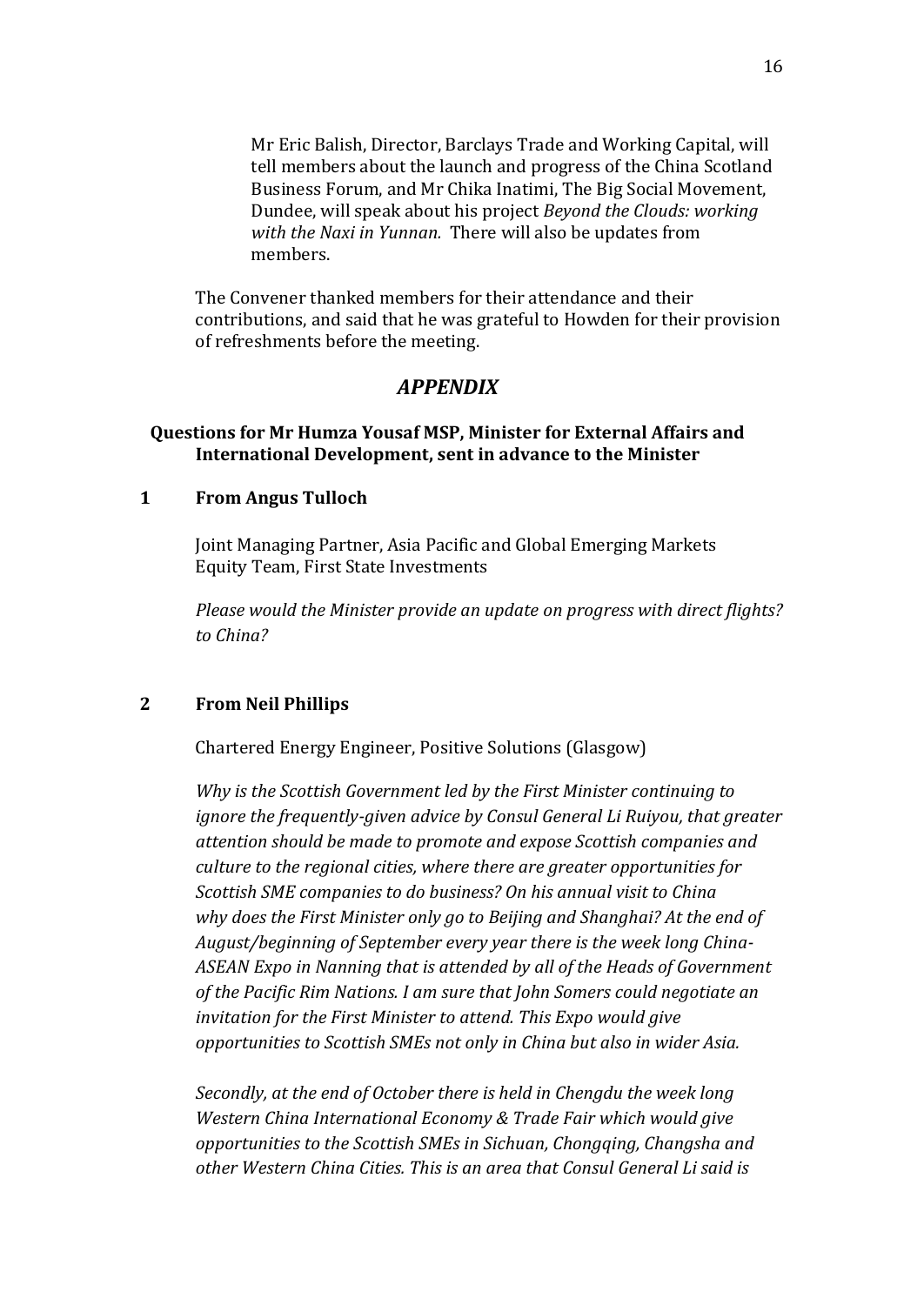*desperate for western goods and services and is the fastest economic growth area in China. Again I am sure that John Somers could obtain an invitation from the Sichuan Provincial Government for the First Minister. It is not suggested that the First Minister should ignore Beijing and Shanghai nor go to these other important events every year. But why can he not time his visit to China so that he can attend one Provincial Trade Fair/Expo as well as the two prime cities? It is worth noting that the Scottish Fiddle Orchestra visited Nanning on their self-funded China tour in December 2012/January 2013 and were given a rapturous acclaim with requests that they return and often. David Cameron recently visited Chengdu - is the Scottish Government going to allow English companies gain an advantage in that region?*

### **3 From Carol Borthwick**

Dean of Elmwood Campus/Academic Development Manager Further Education, SRUC

*I think we would like to know what are the key objectives around developing education links with China, especially at a College level rather than University. Colleges are not seen particularly favourably in China, as the name is not protected as it is in the University sector, and many Colleges have much to contribute at the skills level.*

*SRUC Elmwood campus has been lucky, through our representative office in China, to get Ministry of Education approvals to work with two Colleges in China on the FT HND programmes, but I still feel more direct intervention and support of the College sector is needed to maximise these opportunities.*

*Basically I think there is a lot of emphasis at the HE/University level, but what can be done for the FE Colleges?*

## **4 From Judith McClure**

Convener of the Scotland China Education Network (SCEN) and Secretary of the Cross Party Group on China

*Minister, in your eloquent conclusion to the Links with China Debate in the Chamber on 5 September 2013, you said: 'Learning Chinese languages is just one part of learning about China, its history and its growth in the modern world, but it is an extraordinarily important part and we will continue to do what we can to increase the uptake of languages.'*